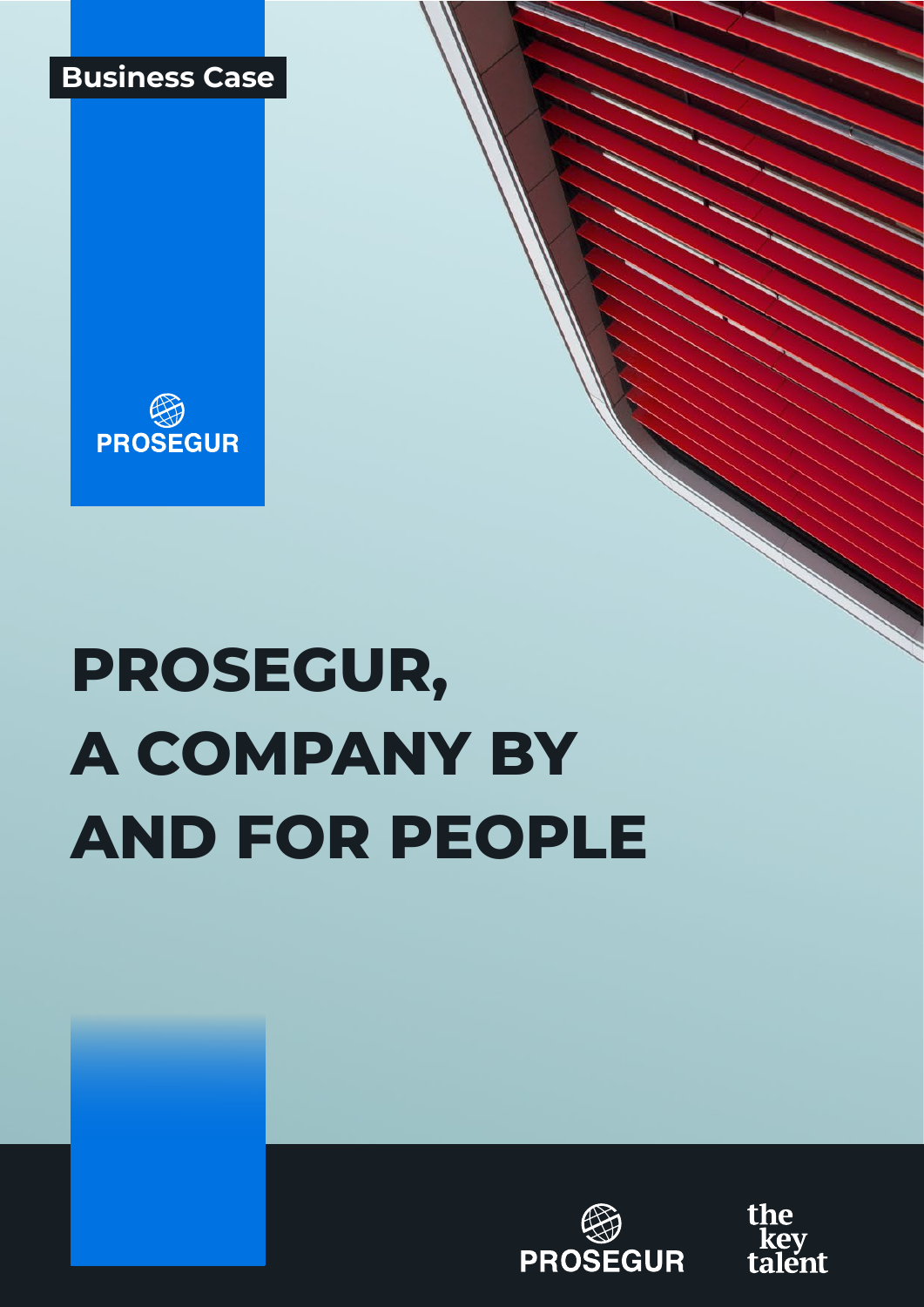## **DIGITALIZING THEIR TALENT MANAGEMENT PROCESS**

Prosegur is a security company with a clear purpose, to make the world a safer place by taking care of people and companies. To this end, it **is permanently at the forefront of security in both the physical and digital environment.**

Prosegur is an international company operating in more than 26 countries with more than 160,000 employees. It is characterized by being a people-oriented company, and this is reflected in the care it takes of its customers and its employees.

**An international company operating in more than 26 countries and with more than 160,000 employees.**

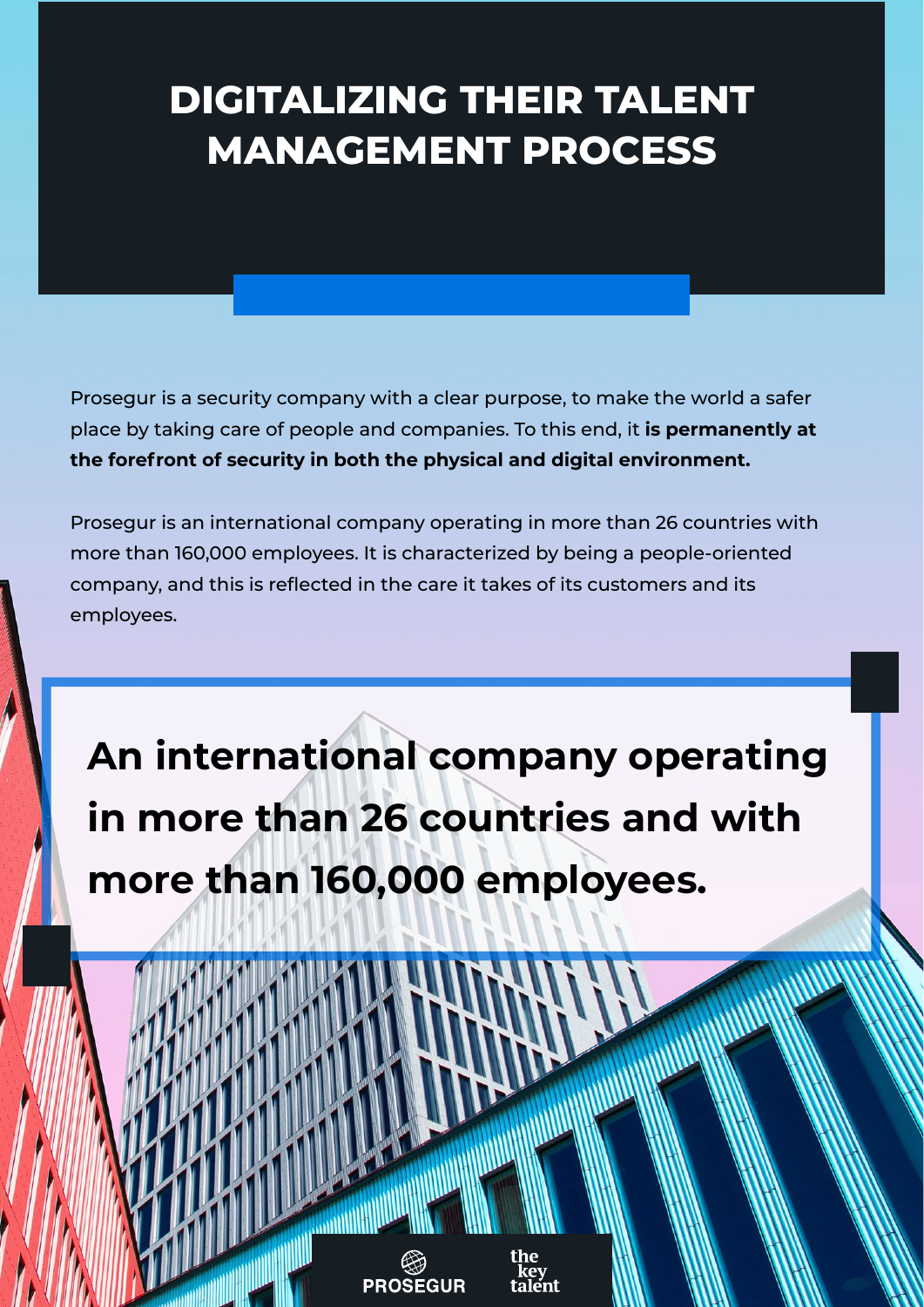## **THE CHALLENGE**

**One of the main challenges in a global company such as Prosegur is to ensure quality in the team's management around the world and to promote the professional development and improvement of people.** To do this, it is essential to have a clear and real-time picture of the talent. From the Talent area, in collaboration with the businesses, **we periodically develop employee assessments with two types of objectives:**

- **Talent Identification:** Directed to each of the areas of the business allowing the managers to have a clear vision of the strengths and areas of development of each person in the team and to make hidden talent visible.
	- *Reskilling***:** The permanent incorporation of innovations and new technologies requires continuous learning processes. The objective of these programs is to analyze the knowledge and skills of the teams and compare them against the current and future needed profiles. Development programs are activated in order to improve people's knowledge and skills at the pace that the business needs.

Each of these assessment programs involves hundreds of participants from different countries. In addition, each program is tailored to **each business area in order to identify key talent for each area of the company.**

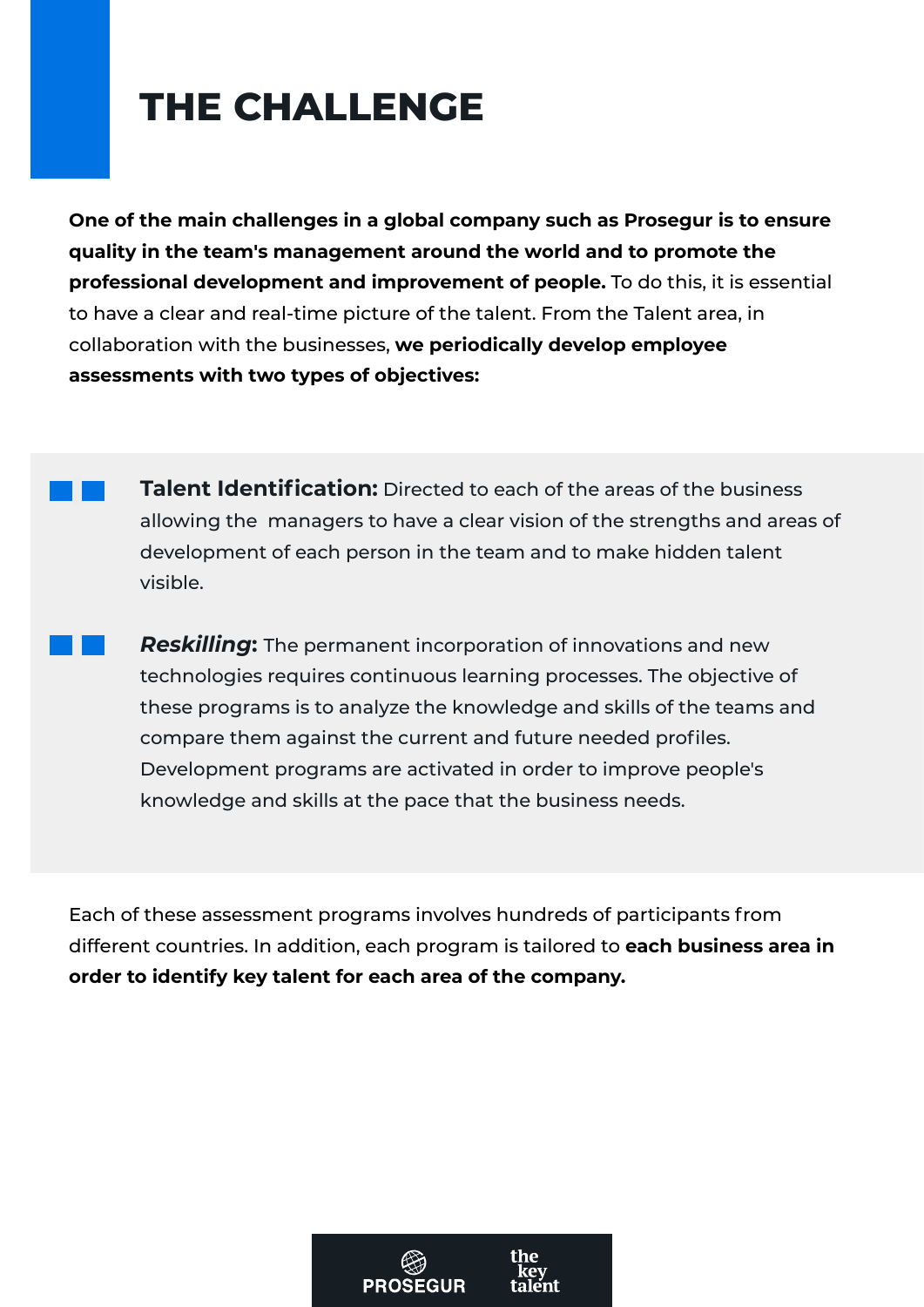#### **PROJECT GOALS**

With the aim of offering the best possible service to the business, the **Human Resources area of Prosegur has set out to incorporate a technological platform to optimize the processes of identifying Talent and reskilling**. More specifically, the objectives to be achieved with the incorporation of this solution were:

**Homogenize the talent identification process across the world:** Offer a global solution that could be adapted to each business area but would allow comparison of the results of participants around the world.

**Make data-driven decisions:** Being able to visualize talent data in a simple way to make intuitive decisions.

**Reduce the management time of each program:** The management of each project required a high degree of dedication for the Human Resources, reducing the time available to analyze results and organize development plans.

**Adapting assessment programs to Prosegur's leadership model:** The company has a leadership model that constitutes the framework of key behaviors, which is common to all regions. Therefore, the assessment tools and the process itself had to be adapted to Prosegur's Talent model and not the other way around.

**Improve the employee experience:** Reduce the time that each employee spends on the assessment process and build seamless projects with a single point of access to each phase of the process.

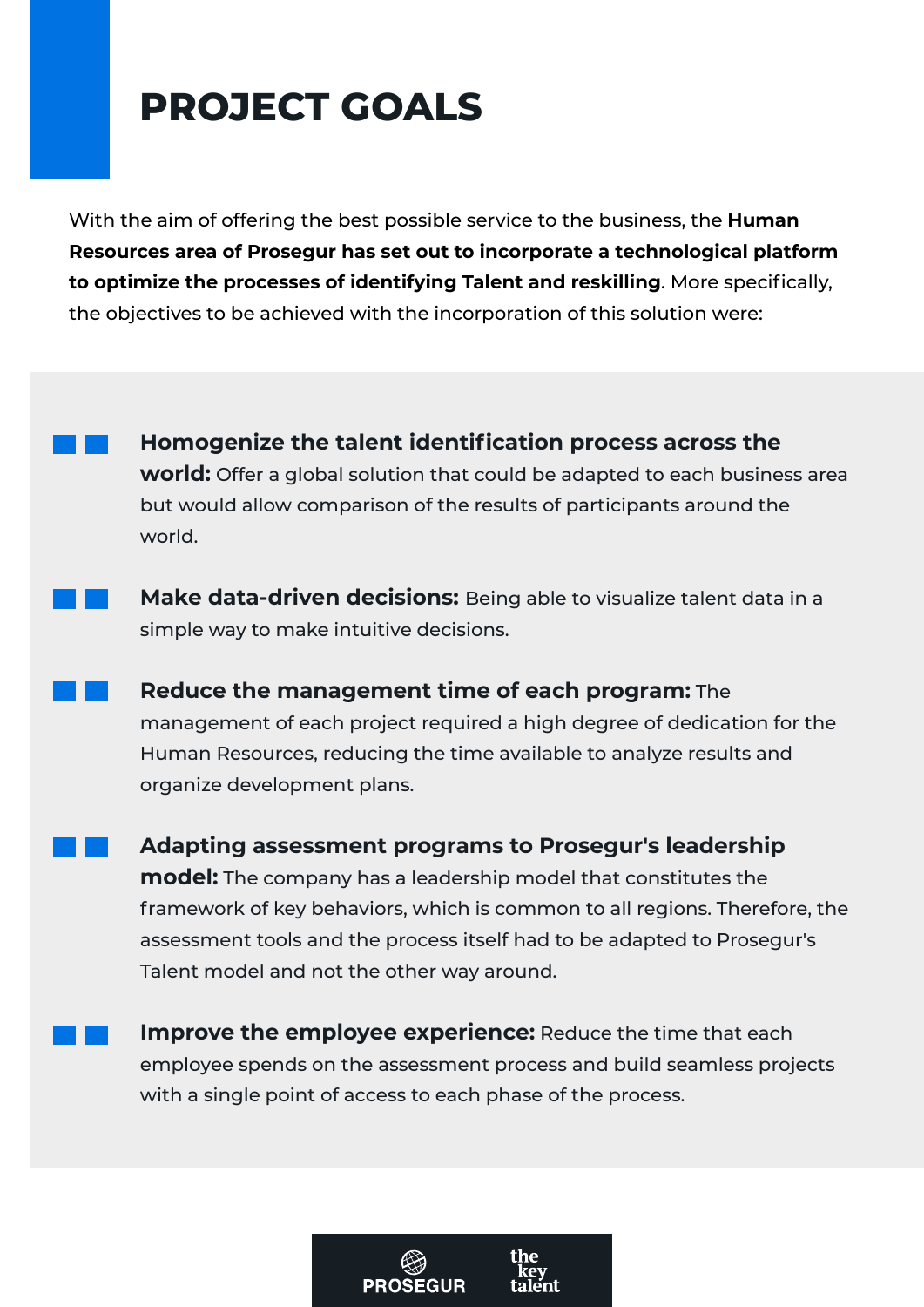## **PROPOSED SOLUTION**

To meet these objectives, Prosegur incorporated the Panorama Talent identification and management platform. From this platform, Prosegur's Human Resources department autonomously configures each assessment process, adapting it to the needs of each business area, while maintaining a common structure for all countries. Specifically, the assessment programs have the following phases:

**Soft skills test**: Application of a competency test, adapted to Prosegur's leadership model, with all the scientific and technical guarantees of reliability and validity.



**Product and knowledge test:** A series of specific product and financial knowledge tests were loaded into the platform to analyze the gap between the knowledge of each participant and the one required for each position.

**Additional tests adapted to the business***:* From Panorama, Prosegur accesses a portfolio of more than 60 assessment tools including business case, group dynamics, aptitude tests and language tests, which can be selected according to the needs of each business area.



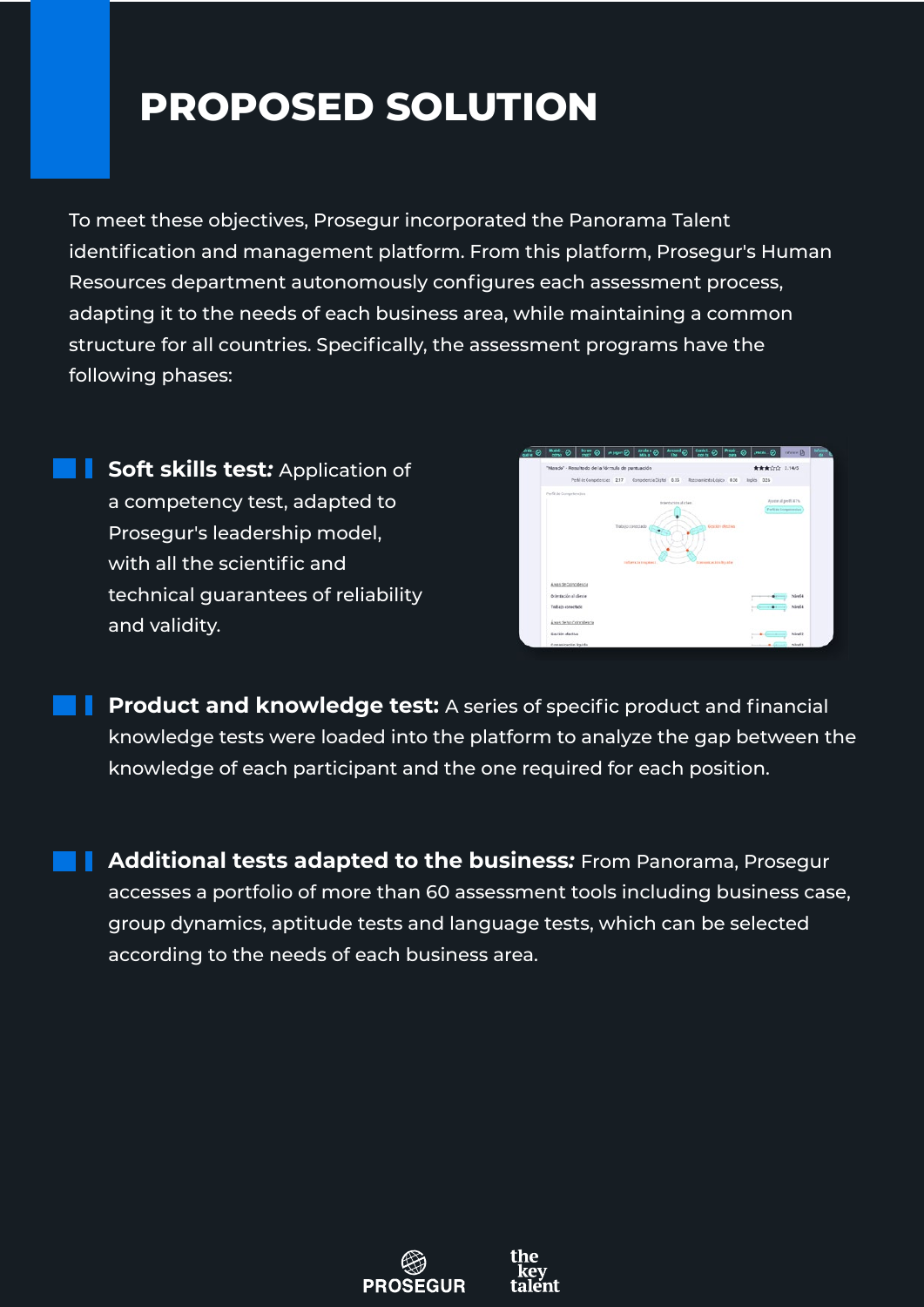### **PROPOSED SOLUTION**

**Personal interviews with Human Resources***:* Panorama provides HR teams with a predefined interview guide and a common assessment guide to ensure homogeneity and equal opportunities for participants in the process, regardless of the evaluator and country.

| <b>Donate</b> @ <b>Prepal</b> @<br>$\frac{448444}{734}$<br>Madrid<br>Colorado<br>$\boldsymbol{\omega}$                                                                                                                                                                                                                                                                                                                           | Multip O Down O       | Around @ Conect @ Prepie @<br><b>Ayuda #</b> ©<br>$D$ asset                                                                                                     |
|----------------------------------------------------------------------------------------------------------------------------------------------------------------------------------------------------------------------------------------------------------------------------------------------------------------------------------------------------------------------------------------------------------------------------------|-----------------------|-----------------------------------------------------------------------------------------------------------------------------------------------------------------|
|                                                                                                                                                                                                                                                                                                                                                                                                                                  |                       |                                                                                                                                                                 |
|                                                                                                                                                                                                                                                                                                                                                                                                                                  |                       | Dimensiones de personalidad de shapes (management) - Comportamientos relacionados con el trabajo                                                                |
|                                                                                                                                                                                                                                                                                                                                                                                                                                  |                       | Escala: Stan5 El gráfico muestra los resultados sin procesar del participante en la escala de la herramienta. La escala es Stan5 (la<br>puntuación va de 1 a 5) |
|                                                                                                                                                                                                                                                                                                                                                                                                                                  |                       | Socialmente seguro<br>Previsor<br><b>Directivo</b>                                                                                                              |
| Maneto de la completited                                                                                                                                                                                                                                                                                                                                                                                                         | Criteriación al Legro | Persuasivo<br>Colaborador                                                                                                                                       |
| Resultados interpretativos                                                                                                                                                                                                                                                                                                                                                                                                       | $\sim$                | Resplativo<br>Empático                                                                                                                                          |
| coortunidades                                                                                                                                                                                                                                                                                                                                                                                                                    |                       | Innovador<br>Organizador                                                                                                                                        |
| Orientación al Logro                                                                                                                                                                                                                                                                                                                                                                                                             | ורע                   | Sociable<br>Responsable                                                                                                                                         |
| Prefiere trabajar con objetivos sencilios o facilmente alcardables con su rutina de trabajo habitual. Puede encontrar cificultades para enfrentarse<br>a problemas imprevistos o especialmente complejos. Puede dar prioridad a las tareas más sencillas sobre aquellas de mayor complejidad<br>Puede buscar apoyo en los demas para resolver problemas complejos. En obasiones puede mostrar cierto desanimo o falta de energía |                       |                                                                                                                                                                 |
|                                                                                                                                                                                                                                                                                                                                                                                                                                  |                       | Entusiasta<br>Analitico                                                                                                                                         |
| Debilidades                                                                                                                                                                                                                                                                                                                                                                                                                      |                       | Conceptual<br>Competitivo                                                                                                                                       |
| Manajo de la complejidad                                                                                                                                                                                                                                                                                                                                                                                                         |                       | Creativo<br>Ambicioso<br>Autónomo                                                                                                                               |
| Toms en cuerta los datos cuando su relevancia resulta obvis. Ansida los problemas centrándose más en información cualitadua que<br>cuertitativa. Realiza un procesamiento de los datos sencilio y más bien descriptivo. Puede encontrar dificultades para identificar los elementos<br>ous impactan en un problema.                                                                                                              |                       |                                                                                                                                                                 |

**Once the assessment process has been completed, the platform returns an automatic feedback report to each participant, always positive and oriented to their development, which allows them to prepare for the final interview with Human Resources.**

In addition, Prosegur has a dashboard that allows to have a global picture of the results segmented by business area, group, location, etc.